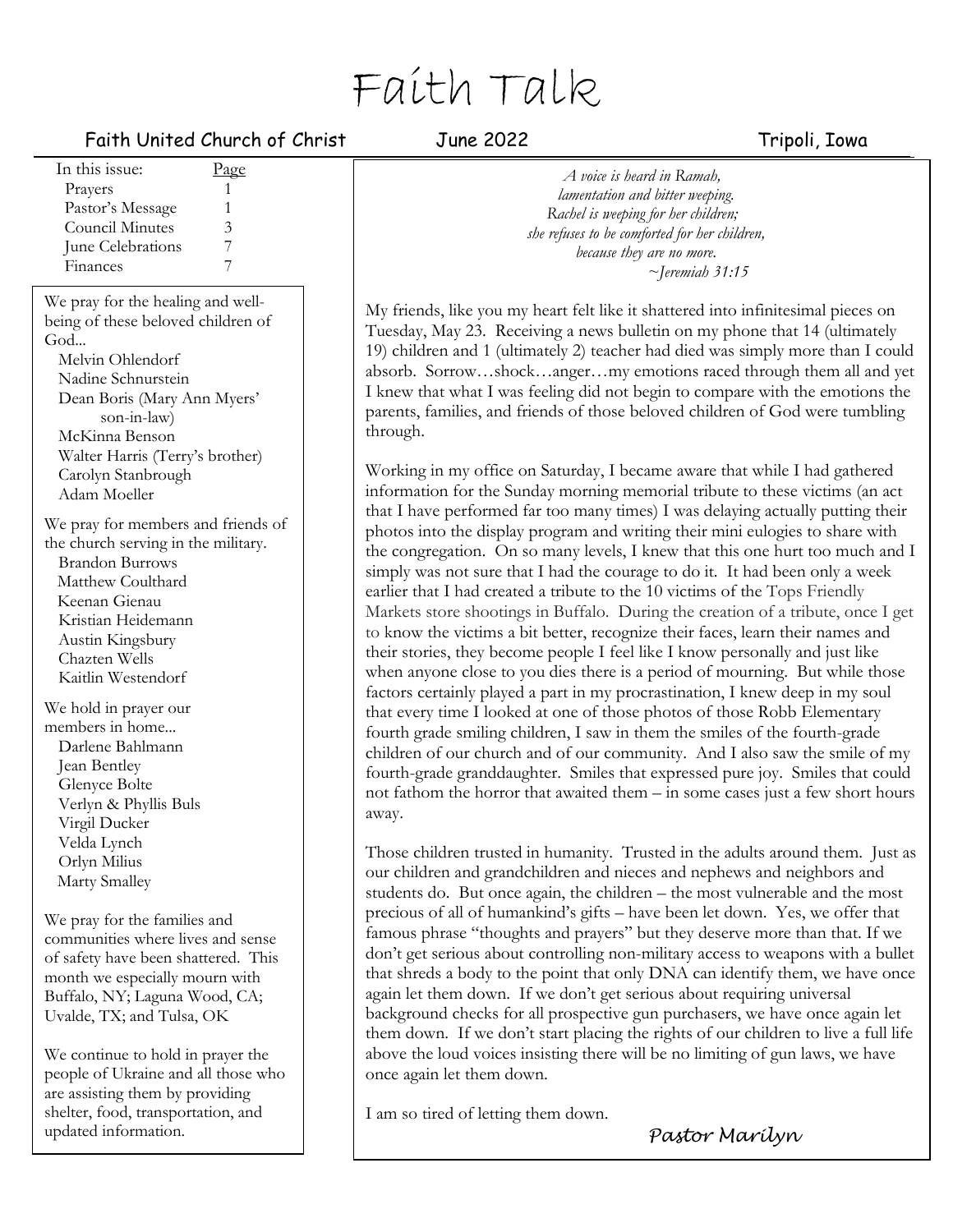# **Mark your Calendar!**

The next blood bank will be held at Faith Fellowship Hall on June 22nd from 2:30 pm to 5:30 pm. Schedule online at [www.lifeservebloodcenter.org](http://www.lifeservebloodcenter.org/) or call 800.287.4903





Thank you to the Youth Ministry of Faith UCC for the donation of blankets. Our patients will feel special and blessed.

Waverly Health Care Center

A nugget of wisdom from Conrad Marsh, our Faith UCC President:

"Everyone should be committed to finding our neighbor's strength to help to get to our goals. Instead of pointing out weakness distracting us away from our goals."

> On Saturday, June 4<sup>th</sup> the Tripoli Fire Department will be celebrating their  $125<sup>th</sup>$  year!



The menu:

\$10 Cheeseburger Meal with Chips & pop/water \$10 Chicken Breast Sandwich with Chips & pop/water \$6 Hotdog Meal with Chips & pop/water \$15 Combo Meal - 1 Cheeseburger Meal & 1 Hotdog Meal \$15 Combo Meal - 1 Chicken Breast Meal & 1 Hotdog Meal



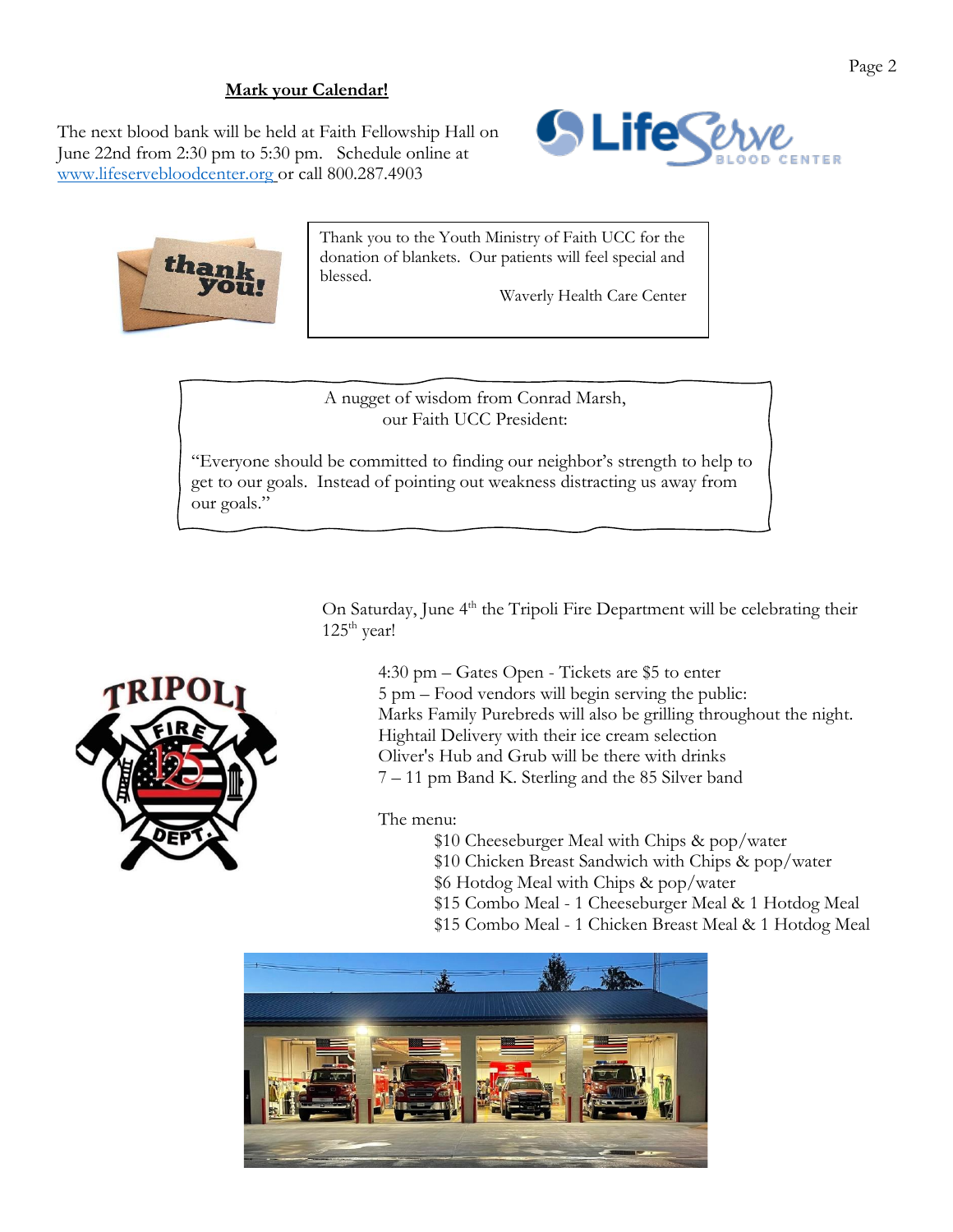## Faith United Church of Christ Council Meeting Minutes May 2, 2022

Members in Attendance: Lisa Chapin, Conrad Marsh, Keith Stahlhut, Bonnie Travers and Brenda Shinstine. Council Members Absent: Kathy Westendorf, Kara Marsh, Jerry Lahmann and Eli Bahrenfuse. Also in Attendance via Zoom: Beth Goudschaal and Vicki Oleson. Also in Attendance: Pastor Marilyn Opening Prayer: Pastor Marilyn. The meeting was called to order by Conrad Marsh. Approval of the minutes: Motion by Bonnie Travers to approve the minutes of the April 4, 2022, council meeting, seconded by Brenda Shinstine, motion carried. Motion by Bonnie Travers to approve the minutes of the April 10, 2022, council meeting, seconded by Keith Stahlhut, motion carried.

Treasurer Report: Motion by Bonnie Travers to approve the report as stated, seconded by Brenda Shinstine, motion carried.

Trustee Report: Nothing to report.

Elder Report: The last day of Sunday School will be May 22. Looking into June, the worship service will stay at 10 am.

# Liaison Report: None

Pastor's Report: Pastor will be on vacation May 9 - May 17. Conrad and Eli have contact information should someone need something. Pastor Tyler from Grace will be on call. Roger Goudschaal will lead worship on May 15. Just a reminder, if you are Head Usher be sure to check that all lights are turned off and all doors are locked that need to be locked. The Sunday School students made thank you notes to Donna Funk for the Easter books.

Old Business: Just waiting for better weather to remove the three ash trees. The committee to review the By-laws will meet on Monday, May 9 at 5:30 pm.

New Business: There was discussion on having a meal after the Tripoli Days parade. Possibly a simple lunch with a sandwich, chips and a dessert. Bonnie will contact Karen Milius to see if this something the Women of Faith would like to do. Ryan Smith gave a quote to fix the boiler issues. A Congregational meeting will be held on Sunday, June 5. Another quote was given but higher that Ryan Smith. Thank you to Conrad and Steve for setting off bug bombs. Conrad and Steve will set more bugs bombs off in another two to three months. Tuck pointing is scheduled for August. The Development Committee will meet on May 23 at 5:30 pm. The committee consists of Bonnie Travers, Don Bunce, Dave Kirchhoff, Vicki Oleson and Marlys Biermann.

Adjourn: Motion to adjourn by Bonnie Travers, seconded by Keith Stahlhut, motion carried.

The meeting was closed with the Lord's Prayer.

Respectfully submitted: Lisa Chapin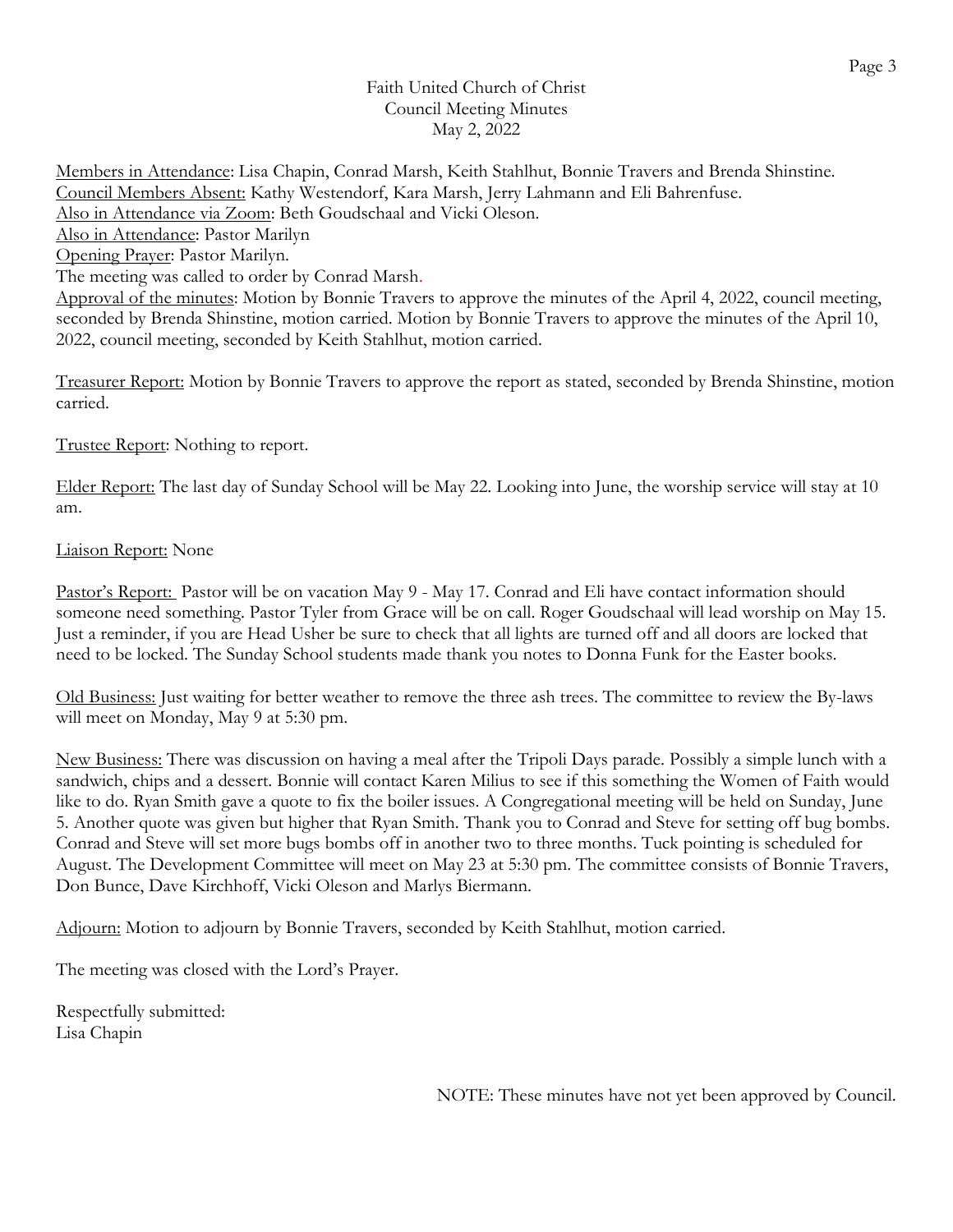Dear Faith UCC Members and Friends,

Some of you may know Rev. Adam Hamilton from one of the books he authored. We have studied several here at Faith UCC during Lenten Wednesday night studies or during Adult Sunday morning classes. Pastor Adam (whose Facebook page intro reads, "I'm a Christ follower, a husband, father and grandfather, a United Methodist pastor and author" – love that!) serves the United Methodist Church of the Resurrection in Leawood, KS. Following the killings at Robb Elementary School in Uvalde, Pastor Adam sent out a letter to his parishioners which read in part:

There have been 27 school shootings and 228 mass shootings (four or more victims) in the US since January 1, 2022. Because of our differences over guns, we find ourselves in gridlock and nothing changes.

We can throw up our hands and nothing changes. Or we can ask our legislators to address the root causes and develop better strategies to decrease the chances of school shootings and other acts of violence.

Attached are two letters I will be sending to my representatives that I'd like to invite you to send to your representatives at the state and federal level. The specific suggestions related to guns are suggestions that were supported by an overwhelming number of our gun owners at Resurrection in a survey completed several years ago.

– Find your representatives' names and e-mail addresses here: [https://openstates.org.](https://openstates.org/)

– Copy the text of the letter below and paste it into an email. (Note: there are two versions – one for federal representatives and one for state representatives.)

- Address it to your representatives by name, sign your name at the end and send it.
- Feel free to tweak the letter so that it represents your views.

If you would like to add your voice seeking better policies to protect our children, the following two pages contain the text of the letters Pastor Adam composed. Of course, as he noted you may want to adjust some of the language to better echo your voice and opinion. If you desire to send a letter but are unable to print the following letters, there will be copies available in the Narthex and in the church office.

As Pastor Adam noted in the letter to his congregation, during the Memorial Day weekend there were 14 more mass shootings, including six people injured at a high school graduation in Alabama and another six teens injured in a mass shooting in Tennessee. We can also add to that list the four victims of the June 1 shootings on the campus of St. Francis Hospital in Tulsa, OK.

My friends, something needs to change. Soon. I hope you will join me in encouraging our representatives to do all they can to reduce these incidences of violence.

*Pastor Marilyn*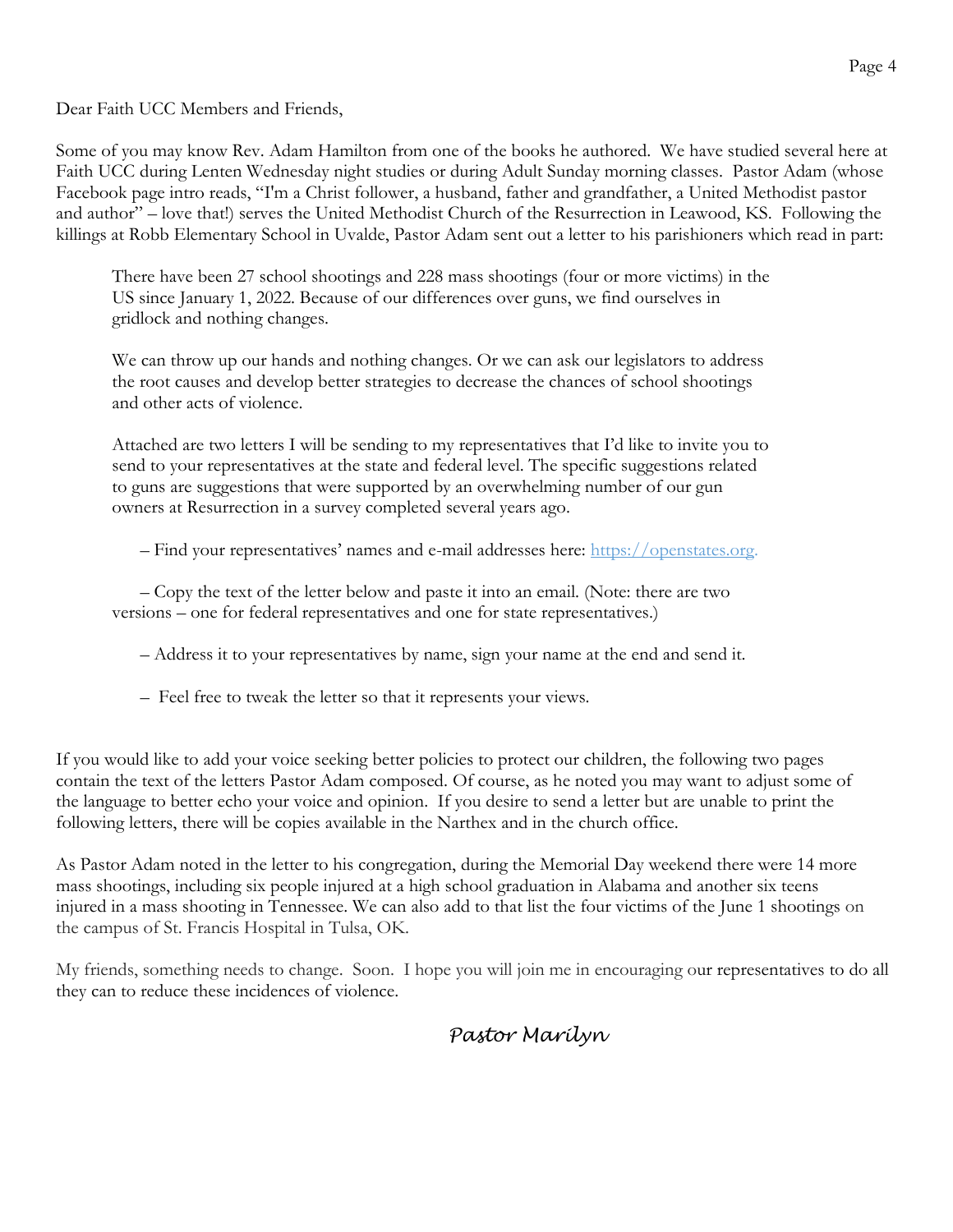# **SAMPLE LETTER FOR STATE LEGISLATORS**

Dear (State Legislator name),

Thank you for the work you do on my behalf as the representative for my district. Last week we all grieved for the lives of 19 children and two teachers killed at Robb Elementary School in Uvalde, Texas. We shared that grief as Republicans and Democrats. You likely know that since January 1, 2022, there have been 27 shootings at schools across America. Some were suicides. Some were children who accidentally discharged guns, and some were teens who took their guns to school with the intent to kill.

Our state legislature has united around solving major problems in our state in the past. You've worked across the aisle to do what was in the best interest of our state. I'd like to ask that you work across the aisle, Republicans and Democrats, to reduce the likelihood of violence against children as we saw in Uvalde, Texas, this last week. I know you care about our state's children. Please, take action to protect our children.

To that end, I write to encourage bi-partisan efforts to reduce school shootings focused on:

# **Expanding Mental Health Access:**

· Please increase investments in mental health services and raise the gun ownership age to 21.

**Responsible Gun Storage:** The largest number of gun deaths each year are suicides, often with young adults using guns owned by their parents. In addition, children find guns and inadvertently harm themselves. · Please pass legislation requiring guns be stored with a trigger lock in place. This will help prevent the needless deaths and the misuse of parents' guns by children.

**Licensure and Training:** Permit laws are the single most effective way to reduce gun violence. States with permit laws of any kind have less gun violence than those without.

· Please reinstate or expand licenses and training requirements to own a gun.

**Background Checks:** Background checks are among the easiest laws to thwart through private party sales, straw man sales, gun shows and trading of weapons.

· Please pass universal background checks for all gun purchases, trades and transfers.

You have the power, as legislators, to leave a legacy of safer schools, and better policies to protect the lives of our children. I'm pleading with you to please act.

Sincerely,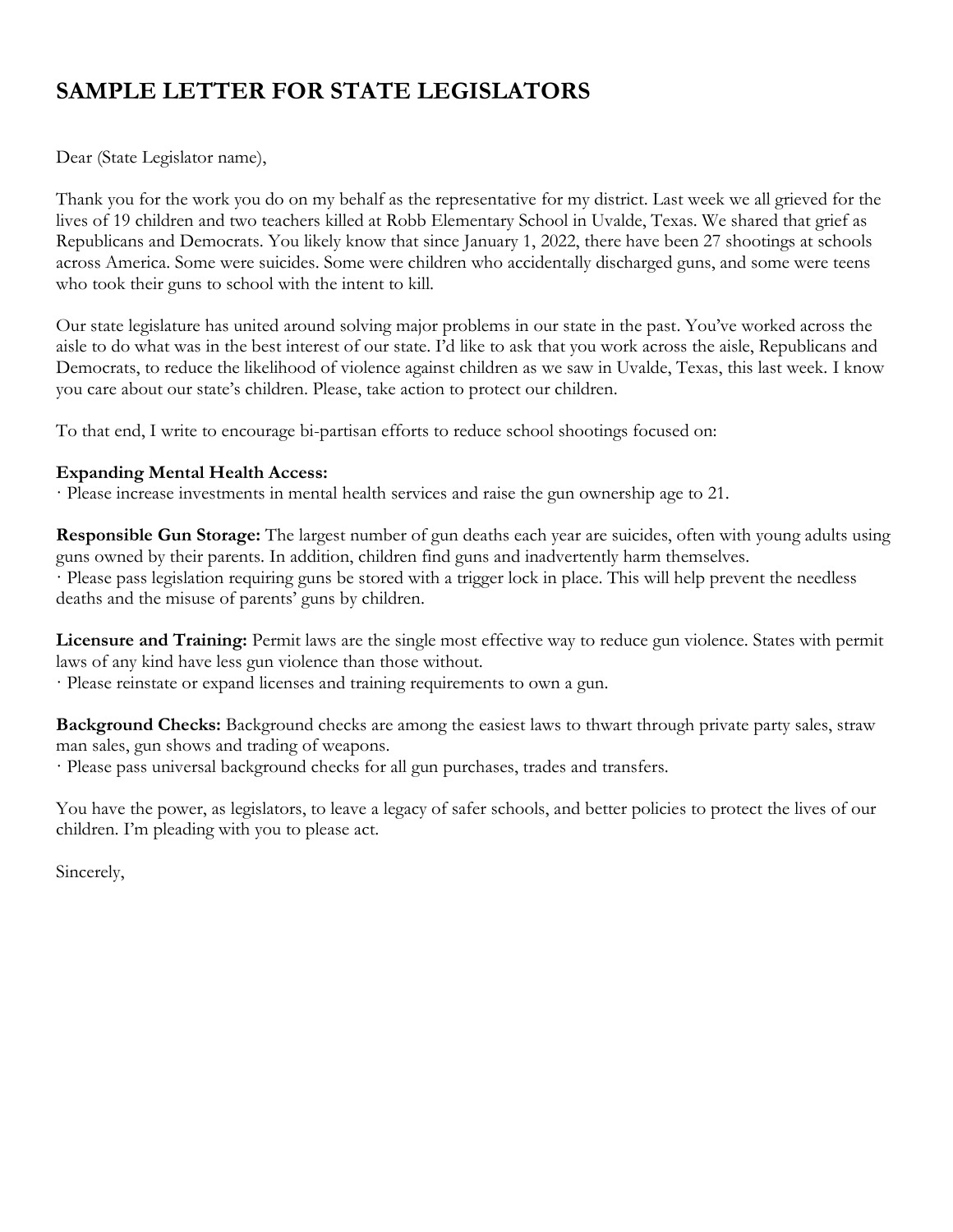# **SAMPLE LETTER FOR FEDERAL LEGISLATORS**

Dear Senator \_\_\_\_\_\_\_,

Thank you for the work you do every day on behalf of the American people and on my behalf as my Representative.

Last week we all grieved as 19 children and two teachers were killed at Robb Elementary School in Uvalde, Texas. We shared that grief as Republicans and Democrats. You likely know that since January 1, 2022, there have been 27 shootings at schools across America. Some were suicides. Some were children who accidentally discharged guns, and some were teens who took their guns to school with the intent to kill. Twenty-seven school shootings.

Congress has united around solving major problems in the past. You've been bipartisan in your support for Ukraine, spending billions to help Ukraine fend off Russia. What could be possible if Republicans and Democrats saw the deaths of these children in Uvalde, Texas, as a chance to address this issue together? This is our moonshot, our chance to solve a problem and make the world a better place.

To that end, I write to encourage bi-partisan efforts to reduce school shootings focused on:

**Research Funding Focused on Reducing Violence Committed by and against Children:** We can address this problem, but it will take bi-partisan support of serious research identifying root causes of this violence and practical solutions to address this problem.

· Please increase funding for research at the federal level on causes of and actions that can be taken to reduce violence committed by young adults, and against children and teens.

**Responsible Gun Storage:** The largest number of gun deaths each year are suicides, often with young adults using guns owned by their parents. In addition, there are children who find guns and inadvertently harm themselves. · Please pass legislation requiring guns be stored with a trigger lock in place. This will help prevent needless deaths and the misuse of guns in a home.

**Licensure & Training:** Permit laws are the single most effective way to reduce gun violence. States with permit laws of any kind have less gun violence than those without.

· Please provide incentives to states where permit and training laws already exist, and to those where they are expanded, or are enacted.

**Background Checks:** Background checks are among the easiest laws to thwart through private party sales, straw man sales and some gun shows and trading of weapons.

· Please establish processes and upgrade technology to help states share this information seamlessly and quickly to maximize public safety.

We can do something about this. These are our nation's children. You have the power, as legislators, to leave a legacy of safer schools and better policies to protect the lives of our children. I'm pleading with you to please act.

Sincerely,